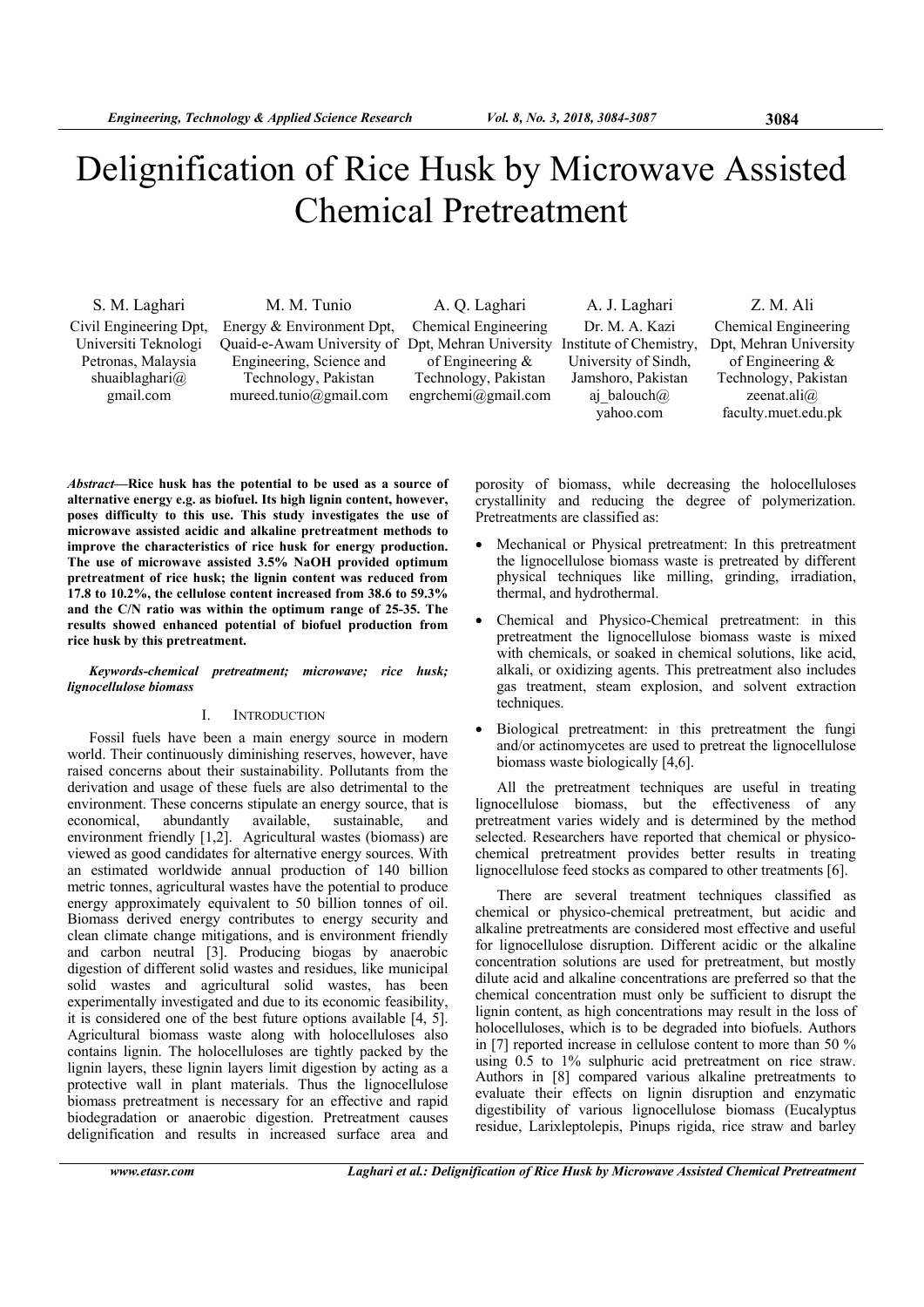straw); they found that alkaline pretreatments were effective in lignin degradation. Authors in [9] studied the time reaction of alkaline pretreatment on rice husk and found that alkaline pretreatment caused lignin degradation. Microwave irradiation is also a useful physical pretreatment and has been shown to be

Faber Microwave Oven Model FMO 7020 with input power 1050 W and output power of 700 watt was used. This Microwave oven has 5 settings as Low, Medium Low, Medium, Medium High, and High, with the output of 17%, 33%, 55%, 77%, and 100% microwave energy respectively [21]. In this pretreatment Medium Low setting with 33% output microwave energy was used.

# *D. Analytical methods*

The elemental analysis was performed using Leco CHN-900/CHNS-932/VTF-900 elemental analyzer before and after pretreatment. Rice husk samples were analyzed for composition, to determine the quantity of cellulose, hemicellulose, and lignin content before and after pretreatment by standard procedure according to [22]. In this process lignin was analyzed by two stage acid hydrolysis and the carbohydrates were examined by HPLC. The HPLC system consisted of Agilent HiPlexpb column and refractive index (RI) detection system. The isocratic mobile phase selected was deionized water at a flow rate of 0.6ml/min and 80°C. and the moisture content was obtained by drying overnight in oven at 105°C by the procedure specified in [23], while the ash content was analyzed by using a benchtop muffle furnace in accordance with [24].

# III. RESULTS AND DISCUSSION

# *A. Elemental Composition*

Table I shows elemental composition with C/N ratios obtained by different microwave assisted chemical pretreatment methods. C/N ratio of 22.7 was observed for untreated rice husk, while the pretreated rice husks gave a range of C/N ratios varying from 10.4 to 40.7.

TABLE I. ELEMENTAL COMPOSITION OF RICE HUSK BEFORE AND AFTER PRETREATMENT

 $3.5\%$   $36.72$   $3.33$  1.20 5% 38.81 4.51 1.39  $Na_2CO_3$  MW Treated Rice Husk  $2\%$  29.02 2.53 1.17 1.38 1.38  $5\%$  22.12 2.43 1.69  $H_2O_2$  Treated Rice Husk<br>24.32  $2\%$  24.32 2.99 1.07 3.5% 23.77 3.50 1.38 5% 22.37 1.97 1.64

Hydrogen % Nitrogen %

|                   | Serial No.                | Sample    | Carbon $\%$ | Hydrogen % | Nitroger |  |  |
|-------------------|---------------------------|-----------|-------------|------------|----------|--|--|
|                   | 01.                       | Untreated | 40.60       | 5.06       | l.79     |  |  |
| n, and was milled |                           | Rice Husk |             |            |          |  |  |
| using a Rocklabs  | NaOH MW Treated Rice Husk |           |             |            |          |  |  |
| oround rice husk  |                           | $2\%$     | 32.94       | 3.84       | 0.81     |  |  |

and ground to the size of  $1 \text{ mm}$  or less by using a Rocklabs mortar grinder type BTRM Model 1A. The ground rice husk was then subjected to the soxhlet extraction overnight by NREL extractives removal procedure [19, 20] to remove extractives in order to get accurate lignin values, after extractives removal the rice husk sample was placed in the air

from 19.2% to 9.6% and increasing cellulose content from

II. MATERIALS AND METHODS

A total of 12 solutions using four chemicals viz., Sulphuric Acid, Sodium Hydroxide, Hydrogen peroxide, and Sodium carbonate, each at 3 different concentrations i.e. 2%, 3.5%, and 5% were prepared. Strong solutions of Sodium Hydroxide and Sodium Carbonate were prepared using solid pellets, and then they were diluted to the desired strength. 1 g of rice husk was mixed with 10 ml of each solution for 48 hours, the sample was then heated by microwave irradiation for 5 min. Each experiment and analysis was at least repeated three times.

very effective over conventional thermal treatment for waste sludge [10]. In [11] microwave assisted alkali pretreatment was used for rice straw and reported increase in cellulose content from 38.9% to 69.3% with lignin reduction from 13.6 to 5%. In [12] sugarcane baggase lignocellulose disruption was studied by using microwave assisted sulphuric acid, and reported increase in cellulose content from 52.25% to 67.31%. Rice husk is one of the most abundant agricultural wastes. The worldwide annual husk output is about 140 million tonnes [13]. It has good potential for bioethanol production [14], however like other lignocellulosic biomass it also contains high lignin content. Rice husk has been successfully pretreated for enhancing energy generation as a result of delignification and sachrification. Authors in [15] studied the pretreatment of rice husk with various acidic and alkaline solutions, and found that hydrochloric acid produced best results by increasing cellulose content to 65.1%. Authors in [16], investigated wet air oxidation pretreatment, and found that under optimized conditions it is possible to decrease lignin from 19.4% to 4.46% and increase cellulose content from 42.2% to 65.33%. Authors in [17] studied the ultrasonic pretreatment for increasing bio-oil yield, and reported that yield of bio-oil increased from 37.1% to 42.8%, as a result of delignification and increased exposure of cellulose. In [18], the comparative effects of pretreatment using dilute sulphuric acid and sodium hydroxide on rice husk for bioethanol production and enzymatic hydrolysis were studied, and it was reported that 3% sodium hydroxide was successful in reducing lignin content

37.6% to 54.2%.

Rice husk was obtained locally at Tronoh tight containers for use later.

# *B. Chemical Solutions*

 $\frac{\text{H}_2\text{SO}_4 \text{MW} \text{Treated Rice Husk}}{2\%}$  21.30 1.97 1.97 | 2% | 21.30 | 1.97 | 0.95 1.85 1.27 5% 14.69 1.59 1.41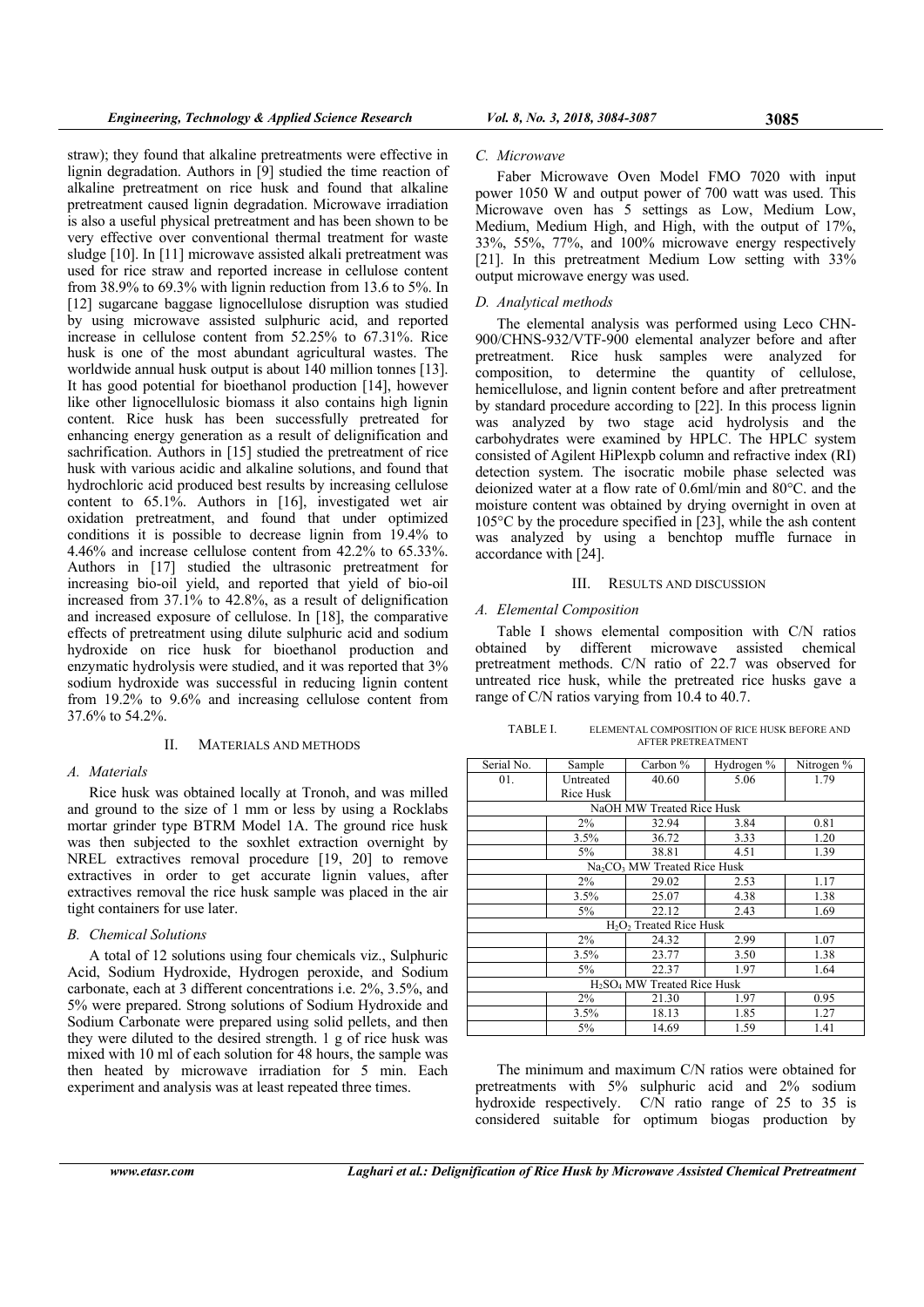anaerobic digestion [25]. It was observed that the pretreatments by 3.5% sodium hydroxide, and 5% sodium hydroxide, increased the C/N ratio of rice husk to the optimum level as shown in Figure 1.



Fig. 1. C/N ratio of samples

# **B.** Chemical Composition

Table II shows the composition of rice husk based on cellulose, hemicellulose, lignin, ash and moisture content. The lignin data shows that all microwave assisted chemical pretreatments applied were able to reduce the lignin content of rice husk. Figure 2 shows the percentage decrease of lignin content of microwave assisted pretreated rice husk samples. Sodium hydroxide pretreatment was found to be the most effective amongst the pretreatment methods studied. For microwave assisted alkali pretreatment using 2, 3.5, and 5% sodium hydroxide, the percentage decrease in lignin level in the rice husk was obtained as 36.5, 42.7 and 30.3 % respectively. Table II shows that cellulose content increment was observed in all microwave assisted chemical pretreatment of rice husk.

Figure 3 shows the percentage increase of cellulose content of microwave assisted pretreated rice husk samples, a significant percentage increase in cellulose content was observed in 3.5% sodium hydroxide pretreated rice husk (53.6%), followed by 5% sodium hydroxide  $(48.7\%)$ , 3.5% sulphuric acid  $(40.4\%)$ and  $2\%$  sodium hydroxide  $(33.7\%)$ .

# C. Energy Potential

Cellulose has a very high potential of energy recovery, and has been successfully used for biofuel generation in the form of ethanol or biogas. It has been reported that 100 grams of cellulose can produce up to 51.4 grams of ethanol and 48.6 grams of CO2 [26]. It has also been reported that theoretically 710 ml of biogas can be recovered from each gram of cellulose, with 51 to 56% methane [27]. Thus, the pretreatment performed in this study is capable of enhancing energy recovery from rice husk by increasing the cellulose content.



Percentage decrease of lignin content in pretreated rice husk. The Fig. 2. vertical lines shows the standard errors

| TABLE II.<br>CHEMICAL COMPOSITION OF RICE HUSK BEFORE AND AFTER PRETREATMENT |  |
|------------------------------------------------------------------------------|--|
|------------------------------------------------------------------------------|--|

| S. No.                                     | Sample                     | Cellulose % | Hemicellulose %                           | Lignin $%$ | Ash content % | Moisture % |  |  |  |
|--------------------------------------------|----------------------------|-------------|-------------------------------------------|------------|---------------|------------|--|--|--|
|                                            | <b>Untreated Rice Husk</b> | 38.6        | 19.7                                      | 17.8       | 12.5          | 7.9        |  |  |  |
| NaOH MW Treated                            |                            |             |                                           |            |               |            |  |  |  |
|                                            | $2\%$                      | 51.6        | 13.7                                      | 11.3       | 13.6          | 6.3        |  |  |  |
|                                            | 3.5%                       | 59.3        | 10.5                                      | 10.2       | 9.4           | 6.9        |  |  |  |
|                                            | $5\%$                      | 57.4        | 9.3                                       | 12.4       | 11.2          | 6.4        |  |  |  |
| Na <sub>2</sub> CO <sub>3</sub> MW Treated |                            |             |                                           |            |               |            |  |  |  |
|                                            | $2\%$                      | 40.3        | 18.9                                      | 16.4       | 14.9          | 6.1        |  |  |  |
|                                            | 3.5%                       | 42.6        | 18.4                                      | 15.7       | 13.3          | 6.7        |  |  |  |
|                                            | 5%                         | 44.5        | 17.6                                      | 14.5       | 13.7          | 6.2        |  |  |  |
| $H2O2 MW$ Treated                          |                            |             |                                           |            |               |            |  |  |  |
|                                            | $2\%$                      | 44.3        | 17.8                                      | 15.2       | 12.8          | 7.2        |  |  |  |
|                                            | 3.5%                       | 47.2        | 16.1                                      | 14.6       | 11.2          | 7.4        |  |  |  |
|                                            | $5\%$                      | 48.3        | 13.6                                      | 14.1       | 13.3          | 7.2        |  |  |  |
|                                            |                            |             | H <sub>2</sub> SO <sub>4</sub> MW Treated |            |               |            |  |  |  |
|                                            | $2\%$                      | 44.7        | 15.9                                      | 16.5       | 12.9          | 6.5        |  |  |  |
|                                            | 3.5%                       | 54.2        | 11.4                                      | 14.8       | 10.3          | 6.4        |  |  |  |
|                                            | $5\%$                      | 49.3        | 13.8                                      | 14.2       | 12.8          | 6.2        |  |  |  |



Percentage of cellulose increased in pretreated rice husk Fig. 3.

### $IV$ **CONCLUSION**

The use of rice husk as a source of alternative energy is limited by its high lignin content. The microwave assisted acidic and alkaline pretreatment methods applied in this study were able to enhance the potential of energy recovery from rice husk. The study has shown that the pretreatments performed were effective in changing the chemical composition and behavior of the rice husk samples. Optimum results were achieved with microwave assisted alkaline pretreatment using